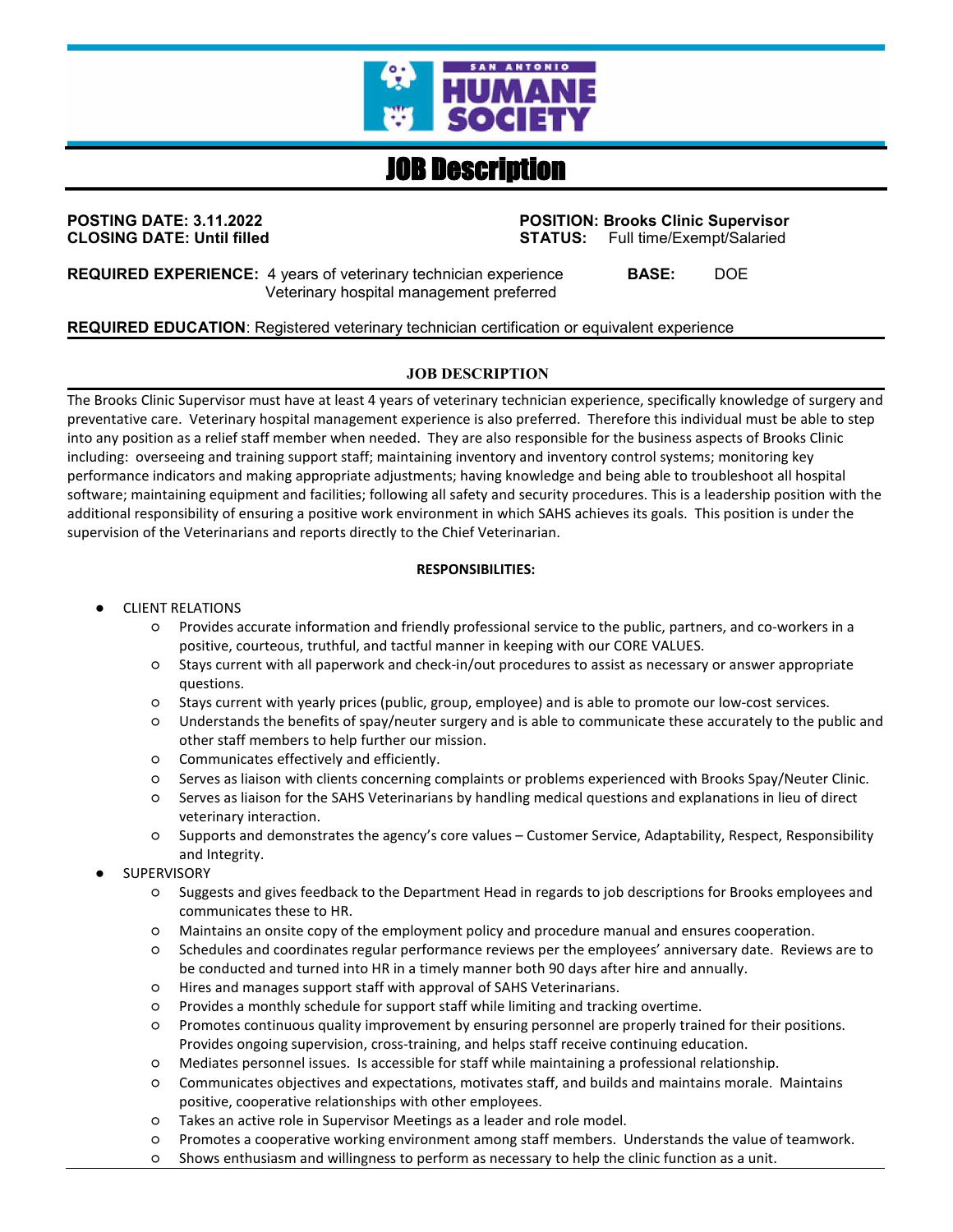- Maintains core values and standards.
- **PRODUCTION** 
	- Works with the accounting department and veterinarians for thorough knowledge of budget.
	- Reviews key performance indicators and discusses them with veterinarians.
	- Discusses and sets goals for clinic performance based on previous performance, established contracts, and mission/vision. *Cooperatively* designs strategies for meeting these goals.
	- Establishes an inventory control system with an SOP to assure adequate stock of supplies are available (medical, cleaning, office). Learn how to order or assist in ordering supplies and equipment.
	- Plans for monthly inventory and controlled drug audits.
	- Yearly reviews fee schedule for services, products, and increases prices as necessary. Yearly reviews supply purchase costs to assure optimal prices are obtained.
	- Makes weekly bank deposits.
	- Responsible for creating SOPs for all Brooks Spay/Neuter Clinic policies and procedures.
- **MARKETING** 
	- Initiates new programs and markets services through public relations campaigns. Promotes marketing programs to increase business when necessary.
	- Maintains constructive, organization-minded relationships with vendors geared towards benefiting the SAHS, its shelter animals, and its clients.
- INTERDEPARTMENTAL RELATIONSHIPS
	- Brooks Clinic Supervisor must work with all departments within SAHS. Specific examples are as following:
		- Veterinarians/CEO knowledge of everything Brooks, including medical/staff/scheduling/facility
			- Director of Operations Coordinate ordering of prevention for the shelter,
				- facility/maintenance/technology discussions.
			- Accountant budget/inventory/sales performance
			- Communications Department promotions and advertisements
			- Community Engagement Director grants/promotions

# **OTHER**

- Organizes regular maintenance and upkeep of the specialty equipment. Troubleshoot any facility or equipment malfunctions
- Assists with daily operations of the clinic and be able to assume duties in the absence of any staff member(s)
- Other duties as assigned

#### **KNOWLEDGE, SKILLS, and ABILITY REQUIREMENTS:**

- Previous exposure to all aspects of a business enterprise preferred, with demonstrated competence in budgeting, inventory, and staff management.
- Minimum four years working in a veterinary practice.
- Excellent mathematical skills and attention to detail. Must be able to perform dosage calculations, analyze budget spreadsheets, and look at business projections.
- Demonstrated ability to plan, organize, and work with minimal supervision.
- Demonstrated interpersonal skills, adaptability, and flexibility in dealing with people and projects.
- Demonstrated ability to communicate effectively orally and in writing.
- Computer proficient through utilizing medical databases, spreadsheets, scheduling software, and point of sale systems.
- Must be able to maintain a high level of confidentiality and judgment.
- Must feel and express a genuine liking for animals and for working in a non-profit animal care environment.
- Must be able to work under administrative supervision of veterinarians and to be able to use sound personal judgment in selecting methods, establishing priorities, and arriving at conclusions.
- Must be able to tactfully demonstrate "take charge" capabilities.
- Deal intelligibly, pleasantly, and efficiently with clients on the telephone, via email, and in person, often doing several things at one time.
- Display tact and diplomacy with staff members and clients.
- Work almost constantly in the presence of other staff members and clients.
- Be flexible in attitude and work habits.
- Must be committed to a high standard of safety and be willing and able to comply with all safety laws and all SAHS's safety policies and rules. Must be willing to report safety violations or potential safety violations to appropriate supervisory or management personnel.

# **PHYSICAL REQUIREMENTS:**